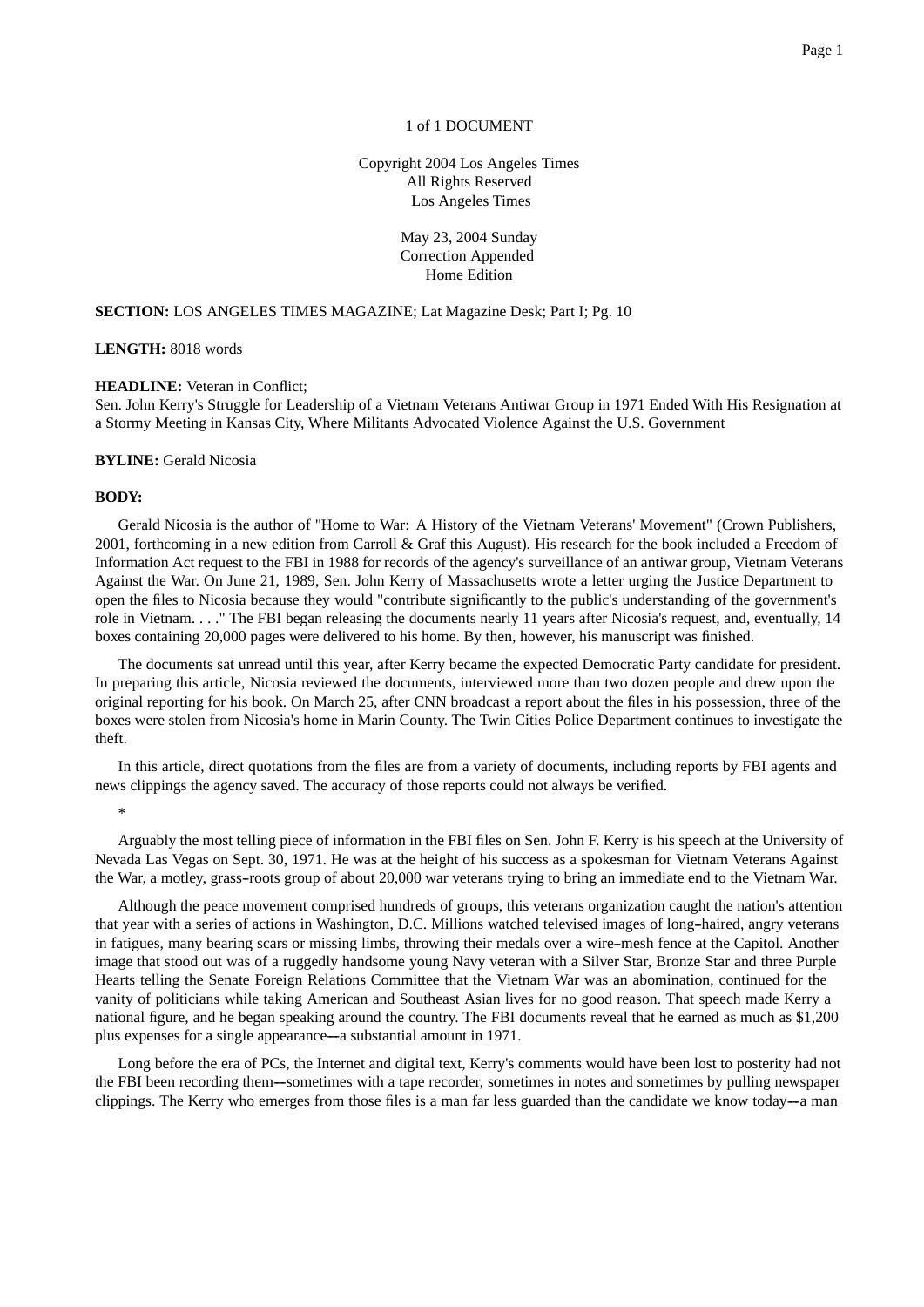experiencing a visible conflict between head and heart. "My 10 years of political consciousness in America is very wrapped up in gravestones," he told the 200 students at the Las Vegas campus. "These are the gravestones of John and Robert Kennedy, Martin Luther King, Medgar Evers, the Kent State students, the men of Attica and the other 53,000 brothers in Vietnam."

Here he was, a New England Brahmin educated at Yale and St. Paul's School, coaxed by class, culture and schooling to avoid emotional expression, telling students he couldn't get dead people out of his head-and not just the Kennedys and the civil rights leaders, but also American students killed by a government suppressing dissent; prisoners and guards shot in a massive fusillade to quell a rebellion at New York's Attica prison; and every American soldier who had lost his life in the Vietnam War.

Kerry's anger and pain were close to the surface. In Las Vegas, the files show, he said his life would be dedicated to awakening Americans. "Somewhere, somehow, we lost track of where we are as a nation," Kerry lamented. He called for a "resensitization and revolution of America." "People must realize the disparity between the America of the speeches and the America of the streets. The thought 'power to the people' is not revolutionary. Our country was founded on this concept."

For those remarks and others, the FBI regarded Kerry as potentially subversive and dangerous to the "national defense interest." But that was no surprise. It regarded the organization he led, Vietnam Veterans Against the War, as a security threat, and conducted a 20,000-documents-deep surveillance that gave thousands of special agents, informants, infiltrators and bureaucrats work for 10 years: 1967 to 1977.

Although the surveillance began in mid--1967, files show the real push began in the Oval Office, after the VVAW ran a full--page advertisement in the New York Times on Sunday, Nov. 19, 1967, signed by 65 veterans opposed to the war. Many people in the military reacted favorably to the ad, including retired Army Brig. Gen. Hugh B. Hester, who declared, "This is the best advertisement the peace movement has."

Reaction at the Pentagon was different. An FBI memo from Washington agent D.J. Brennan Jr. to fellow employee W.C. Sullivan on Nov. 19 says "Secretary of Defense [Robert] McNamara was very incensed" by the advertisement and planned to go to the White House "first thing Monday morning" to discuss it with President Lyndon Johnson. Out of McNamara and Johnson's fury came a demand that the FBI run name checks on most of those who had signed the ad, apparently in the hope that they could be proven to be fake vets, since the phrase "alleged veterans" is thrown about in several memos.

The FBI dragnet rapidly grew--eventually pulling in members of organizations labeled "VVAW sympathizers," such as the Society of Friends and Unitarian Universalist Churches and even the Mothers For Peace. Inevitably, recently discharged Navy Lt. John Kerry would fall under the FBI's watchful eye.

The surveillance captured Kerry's swift rise in the VVAW, his growing unease with its turn toward a more radical agenda, and his resignation in Kansas City at a meeting so disturbing and contentious that it is still vivid in the memory of many of the participants---though apparently not remembered by Kerry himself.

Kerry had been introduced to the vvaw in 1969 by his sister peggy, but his attention was focused on running for Congress in Massachusetts at that point. After deciding not to run in 1970, he and his new wife, Julia Thorne, traveled to France in May to meet Madame Nguyen Thi Binh and other Viet Cong and Communist Vietnamese representatives to the Paris peace talks, a trip he now calls a "fact--finding mission." Shortly after his return, Kerry agreed to take part in the VVAW's first major national action--Operation RAW (for Rapid American Withdrawal).

Operation RAW involved a march over Labor Day weekend by 300 vets along the 86 miles of George Washington's route from Morristown, N.J., to Valley Forge, Pa. Vets would carry toy M-16 rifles and perform "search-and-destroy skits," so--called "guerrilla theatre," in little towns along the way to demonstrate the brutal things they had actually done in Vietnam. As the event approached, the FBI enlisted the help of police departments and federal intelligence agencies, including, the files show, the Naval Investigative Services Office, the Office of Special Investigations of the Air Force and the Army's 108th Military Intelligence Group.

In the hundreds of documents the FBI amassed before Operation RAW, Kerry's name was mentioned just once, in a two-page document listing speakers to appear in Valley Forge at the end of the march. "John Kerry" appears as a warmup speaker before, among others, actors Donald Sutherland and Jane Fonda.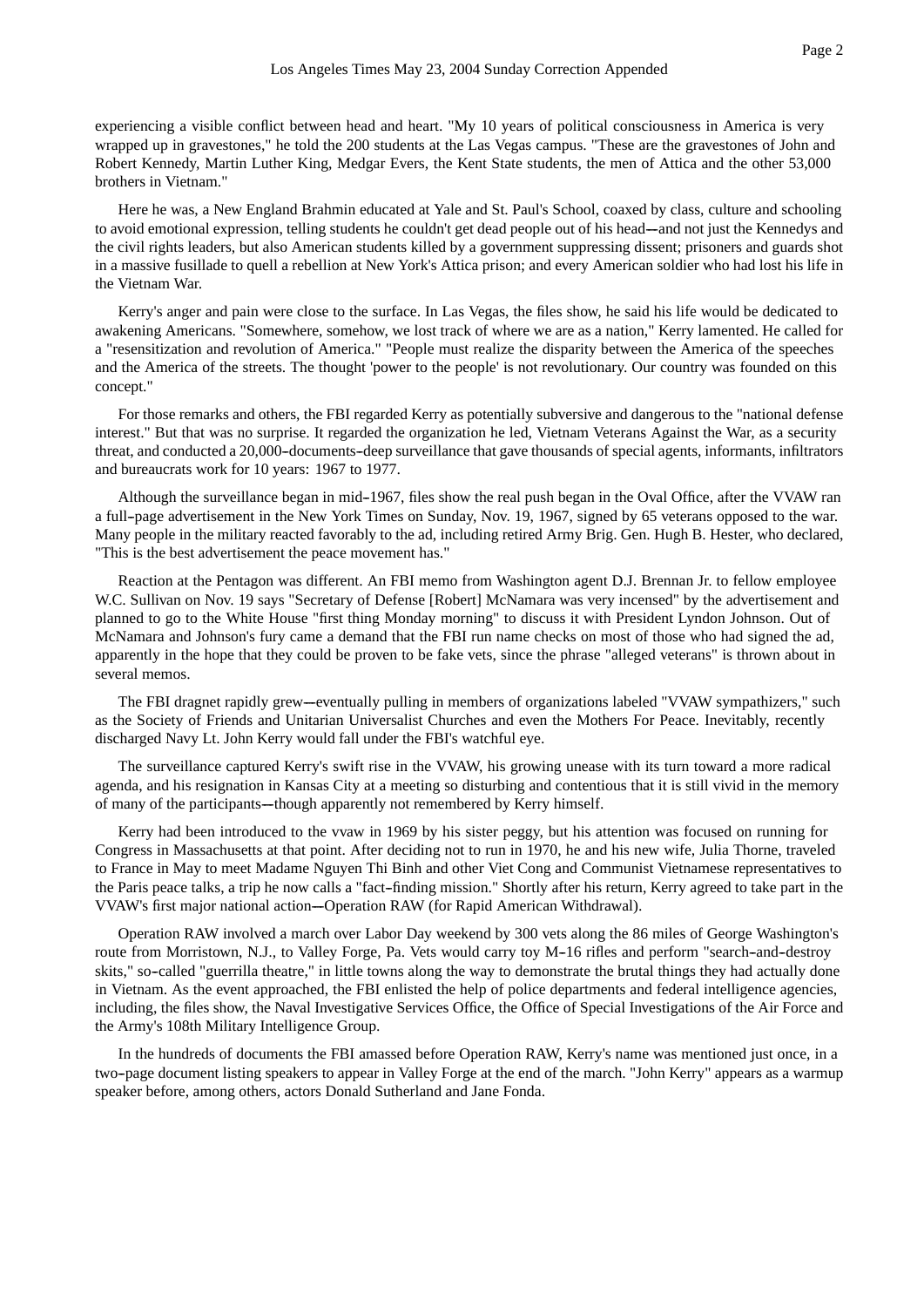The march came close to violence many times. But Kerry had hedged his bet. He didn't march. Instead, he arrived at Valley Forge to speak, then left. He made a powerful impression nonetheless. In the files, an FBI agent refers to "one John Kerry" and includes words from Kerry's speech. Their eloquence jumps from the page:

"We are here because we, above all others, have earned the right to criticize the war in Southeast Asia. We are here to say that it is not patriotism to ask Americans to die for a mistake and that it is not patriotic to allow a President to talk about not being the first President to lose a war and using us as pawns in that game."

It turns out the agent had not noticed the words when spoken, but had been struck by them when reading about Operation RAW in the Sept. 8 Philadelphia Inquirer.

The next big event by the VVAW began in late January 1971, at a Howard Johnson's Motor Lodge in Detroit. Kerry attended the Winter Soldier Investigation, reluctantly. Despite claims by recent Kerry--bashers, including Vietnam veteran Stephen Sherman in the Wall Street Journal (Jan. 26, 2004), that Kerry was the "emcee" of Winter Soldier, not a single FBI document concerning that event bears his name.

Winter Soldier "shattered" Kerry, he said to me in a 1988 interview. More than 100 veterans spoke. Kerry saw their discharge forms and talked with the vets enough, he said, to become satisfied that most were telling authentic stories—of torturing and murdering Viet Cong prisoners, raping village women, shooting villagers for target practice, cutting off ears and other body parts. These accounts were news to him and educated him, he said then. "It was a very, very heavy, difficult kind of thing to listen to, and it was painful."

Others wondered at the time if Kerry had made peace with his memories. Jack Smith, a veteran from Connecticut, says in a recent interview that he could see from Kerry's eyes that he was struggling as he listened to veterans telling painful war stories. Peggy Kerry says that her brother "had the anguish" shared by so many other vets just back from Vietnam; she says he suffered "indescribable pain" about the people who'd died in the war, and that he would sometimes wake up screaming from nightmares that continued even into his present marriage with Teresa Heinz Kerry. At a rally on Wall Street in April 1971, the files show, Kerry spoke of being "guilty" like everyone else in the country "for having allowed the war to go on"--a burden that, he said to me in a second interview, in 1989, could have "croaked" him if he had not been personally strong enough to deal with it.

Winter Soldier was held in Detroit because its sponsor, Jane Fonda, wanted to reach the "working class." By then, Kerry's public speaking had impressed two VVAW founders, Jan Barry and Sheldon Ramsdell. After Kerry's speech at Valley Forge, Ramsdell had told Peggy Kerry: "Whoa! He looks like Lincoln, and he sounds like a Kennedy. Get him on the road!" Kerry quickly became what the FBI calls several times "National Spokesman for VVAW."

But the Winter Soldier meeting received virtually no publicity, which bothered Kerry, and gave him an opening. He called upon VVAW leaders to demonstrate in Washington, a proposal that brought Kerry his first taste of the opposition that would drive him from the organization later in 1971. Many veterans, especially the grunts, were tired of being led by officers. Mike McCusker, a former Marine sergeant who was then VVAW Oregon coordinator, says the dispute was between the "top-downers versus the bottom-uppers." McCusker says he and the other bottom-uppers won--for the moment--but only by agreeing to go along with the demonstration in Washington, known as Operation Dewey Canyon III.

The next month, in February, McCusker recalls walking into VVAW's national office in New York and discovering to his dismay that Kerry was in charge of the meeting. Organization leaders were gathering for their first national steering committee meeting. Kerry looked "stiff and starchy," a "top--downer" if McCusker had ever seen one. But, he says, Kerry won him over in two ways. First, he saw that as the room filled with vets, Kerry loosened up, as if these truly were his brothers, people with whom he felt safe and comfortable. Second, Kerry began sounding unlike an officer, talking about his Paris trip to meet the North Vietnamese and Viet Cong delegates and about his great respect for the Vietnamese. Kerry and McCusker developed an immediate rapport.

After the New York meeting, Kerry began stumping the country to raise funds for the demonstration in Washington. FBI files show that the agency was unsure what to make of him, for despite his tailored suits, Gucci loafers and "JFK" monogrammed sweaters that other vets kidded him about, and despite the patrician manners and stock patriotic phrases, Kerry seemed to harbor, and at times openly express, some fairly radical beliefs. The files contain an array of his edgy political positions, including his statement in Philadelphia that "Ho Chi Minh is the George Washington of Vietnam." Southeastern VVAW coordinator Scott Camil says that he heard Kerry make the comment several times. Also in Philadelphia, according to the files, Kerry noted Ho Chi Minh's understanding of the United States Constitution and his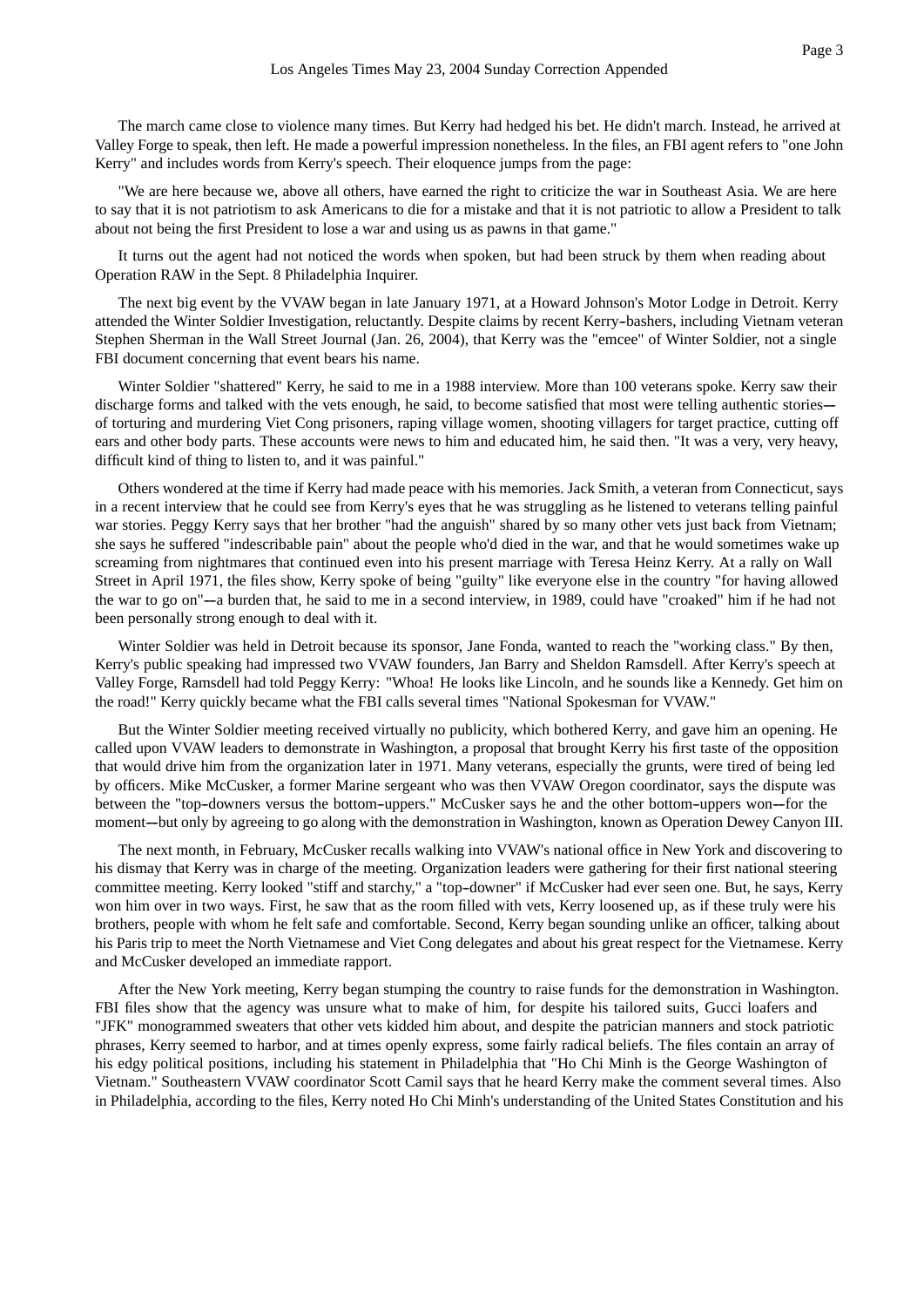efforts "to install the same provisions into the government of Vietnam."

Kerry also attacked President Richard Nixon as relentlessly as he praised Ho Chi Minh, but his criteria for both, Camil says, was honesty and sincerity. What Kerry held most against Nixon was that he had been elected in 1968 on a promise to end the war, yet by mid 1971, Nixon had extended the ground war into Laos and Cambodia and had begun plans to massively escalate the air war against North Vietnam. "Nixon ran 3 1/2 years ago saying, 'I have the secret plan for peace,' " the files say Kerry told one audience, "and now, the only promise he has kept is that the plan is still a secret."

Though Kerry at times lectured VVAW to stick to the single issue of ending the war, and to eschew attacks on racism, poverty and other broader issues, Kerry himself often condemned social injustices. He told an audience in Reno that, "The United States has become a society based on whose ox is being gored," and in Oklahoma City, he warned, according to a newspaper account, that the country must change its political power structure to avoid violent efforts to seize power.

Anyone who thinks, as some veterans do, that the young Kerry calculated his remarks with an eye toward running for president some day will have to deal with the many unequivocal charges he made against his own government and society as recorded in the FBI documents. At times, Kerry sounded more like Eugene Debs than today's typical Republicrat. One newspaper reported: "Kerry said it is wrong for some persons to make millions of dollars and pay no taxes while others barely making a living have to pay them," and that "of 234 congressmen's sons eligible for service in Vietnam, only 24 went there and only one of them was wounded."

Indeed, the files show that Kerry was far from politically correct even within his own organization. He joined in the dedication of Victor Westphall's Vietnam War memorial, an activity hardly prescribed for VVAW leaders, in Angel Fire, N.M., on May 18, 1971. Nixon sent a supportive letter about the memorial to Westphall that month. An FBI agent, apparently spotting the potential for embarrassing Kerry by putting him on the same side of an issue with Nixon, forwarded both texts to the bureau's Washington office.

The Kansas state coordinator for VVAW, John Musgrave, who spoke beside Kerry at a couple of colleges, says that Kerry impressed him by "always speaking directly from the pain and misery of a combat veteran. He adds, "I believed every word he said in those days." Musgrave, a Marine veteran who almost lost his life to three AK-47 rounds, recalls that Kerry touched hearts with his honesty and deep feeling-as though he were speaking for America's conscience. He believes that Kerry played a major role because "the nation needs to hear what combat vets have to say, and Kerry was able to tell them." Musgrave is angry at Kerry today mainly because he believes that Kerry "has stopped speaking that way, and he owes it to the American people to speak like that again—like a human being, not a politician."

The five-day Dewey Canyon demonstration was to begin April 19, 1971. Kerry's speaking fees had raised nearly \$100,000, but the files show that he was outraged to learn that \$94,000 had been spent for an advertisement in the April 11 issue of the New York Times. He told VVAW leaders that "further funds should be spent providing transportation rather than advertisement." He was fiercely upset to learn that 5,000 veterans around the country couldn't afford bus fare to attend the march.

Kerry then called his friend Adam Walinsky, who had ties to the Democratic Party, and Walinsky led Kerry to the Seagram Building in New York for a meeting with Seagram CEO Edgar Bronfman, Rabbi Abe Feinberg, former Undersecretary of Commerce Howard Samuels, and other big Democratic Party fund--raisers. Kerry walked away with \$50,000, which was forwarded to vets through the offices of Democratic Sens. George McGovern of South Dakota and Mark Hatfield of Oregon. In one of the funnier sections of the files, FBI agents who got wind of the \$50,000 scrambled to figure out how the money suddenly appeared in VVAW's hands, apparently in search of the "subversive influences" they were always looking for in the organization.

Another project Kerry supported, outside of the political limelight, was the Vietnam Casualty Farm operated by VVAW in Chesapeake, Va. There, vets who were unemployed, homeless, or otherwise at loose ends could live, do farm work, take workshops, get job training, receive medical treatment for drug abuse and various health problems, and obtain support to help them adjust after the war. The Casualty Farm was one of the many projects developed by VVAW to aid veterans after the war, including "rap" sessions for post--traumatic stress disorder, an Agent Orange study group, a literary publishing wing for veterans, a task force to rewrite Veterans Affairs legislation and reform the VA health--care system, and a Capitol Hill office to lobby for better GI benefits, veteran employment programs, plus a drug amnesty program to include special VA hospital "drug wards" for addicted veterans. These were VVAW good deeds that founder Jan Barry recalls wishing the FBI would pay attention to, rather than just focusing on antiwar activities.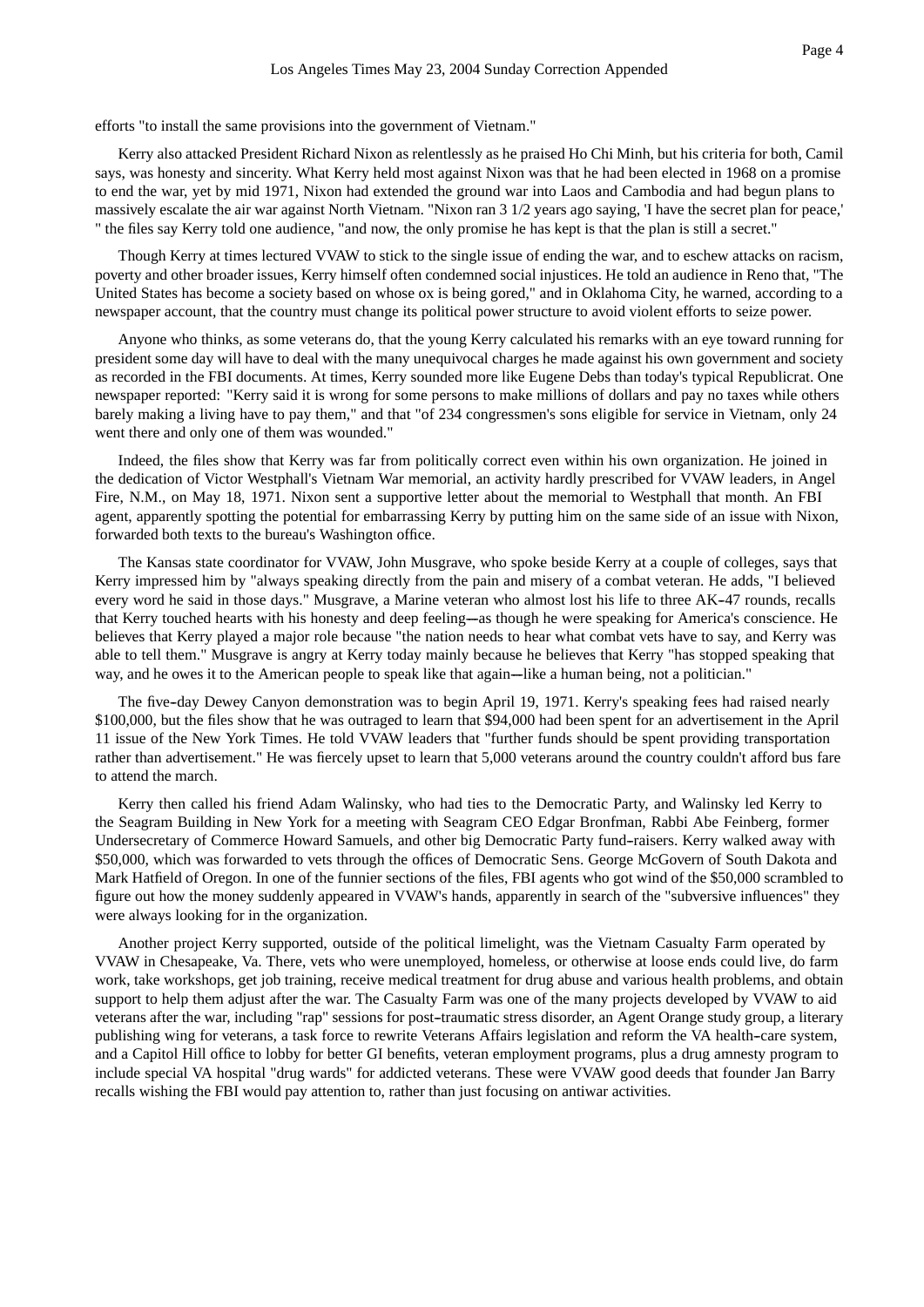For lack of money, many veterans never made it to Washington for Dewey Canyon. But thanks to Kerry's last-minute fund-raising, more than 1,000 streamed into the capital on Sunday, April 18, the eve of the demonstration. What seemed to worry the FBI most was Kerry's presence. The files show a warning passed directly to FBI Director J. Edgar Hoover that "Congress may be influenced" by Kerry's proposals. The FBI knew that the vets planned to "conduct intensive

lobbying activities in Congress to legislate the immediate end of the United States participation in the Indochina War," which included passage of the McGovern-Hatfield bill to cut off funding for the war by the end of the year.

It is interesting, and perhaps revealing, that with all the FBI monitoring of Kerry's public speaking, the one speech it failed to record, or even to comment on, was the most famous one of his life: his address to the Senate Foreign Relations Committee on April 22, 1971, the day before the Washington march ended and the veterans threw back their medals. That was the speech that later got him in trouble with conservative veterans' groups for implications that most Vietnam veterans had committed atrocities—although, as Barry has pointed out, Kerry was just repeating the disturbing assertions he had heard months earlier at Winter Soldier.

The FBI seemed uncharacteristically cowed by the historical dimensions of Kerry's televised appearance before the Senate committee. According to documents in the files, the agency temporarily scaled back its surveillance of VVAW in part because of what the FBI termed "the degree of favorable publicity received." As one agent wrote: "Considering sympathy for VVAW as result of their peaceful demonstration in WDC [Washington, D.C.], 4/71, and claims of ill treatment at hands of Justice Department which evicted them from the Mall, it is probable that considerable publicity would work in their favor and definitely against FBI." To get an idea of how far the vets had come out from under the shadow of FBI surveillance and into the public consciousness, one need only read the quip of a veteran at the march, also preserved in the FBI files: "Tourists were snapping pictures of us faster than the FBI."

The files also suggest that at least some agents were being won over by Kerry. In a rare exception to the habitually dull FBI language, one agent seemed to praise Kerry by contrasting him with Al Hubbard, a militant Air Force vet who claimed to have flown on secret U.S. support missions to the French in their war against the Vietminh in the early '50s. Hubbard had close ties to the Black Panthers, a black extremist group in the '60s that espoused armed overthrow of the U.S. government. Hubbard had been a force in turning the VVAW into a confrontational, in--the--streets, hard--core activist group.

Most VVAW leaders were being "overshadowed by a more popular and eloquent figure, John Kerry," the agent wrote. "Kerry was featured on the television show 'Meet the Press' and he also appeared in the Senate Foreign Relations Committee room. Kerry was glib, cool, and displayed just what the moderate elements wanted to reflect. It appears that Al Hubbard revealed his own ambitions of becoming the VVAW National leader by lying about his former military rank. He claimed to be a captain, but in reality he was a sergeant."

Another memo recounts an episode from the day after Dewey Canyon, when hundreds of thousands of demonstrators mobbed Washington for the mass antiwar demonstration sponsored by the Communist Party--affiliated People's Coalition for Peace and Justice. As various Communist and Socialist groups began arguing on the podium, "some individuals claiming to be veterans tried to tear down one of the gates surrounding the podium," states the FBI report. They were "held off," the agent recounts in a tone of wonder, "with the promise that John Kerry would speak for the veterans." It is safe to say that no other Vietnam veteran in those 20,000 pages receives such adulatory treatment.

Kerry's public image was perhaps tarnished most in 1971 by his attempts to hasten the return of American POWs. The files record that Kerry made a second trip to Paris that summer to learn how the North Vietnamese might release prisoners. The files also record that he held a press conference with relatives of POWs to accuse Nixon of "using the prisoners of war for political purposes." Other kin of POWs, backed by the Veterans of Foreign Wars, showed up at the conference to denounce Kerry for using the prisoners for his own political purposes. "What are you running for now, Mr. Kerry?" one of them demanded. A newspaper account reported that the VFW regarded Kerry as "public enemy No. 1." In an interview, former Green Beret Capt. Rusty Lindley, VVAW's legislative director at the time, says Nixon's hatchet man Charles Colson had more than a little to do with the staged arrival of those anti-Kerry families.

In any case, those denunciations were merely icing on the cake, as Kerry had already been castigated by none other than the national commander of the American Legion, Alfred Chamie--also duly recorded in the FBI files. Chamie deplored the possibility that the Washington demonstration might cause the loss of "the vast treasure in lives and material already expended" on the war.

As 1971 wore on, something called "the sergeants rebellion" began to grow in VVAW. Based largely in the southern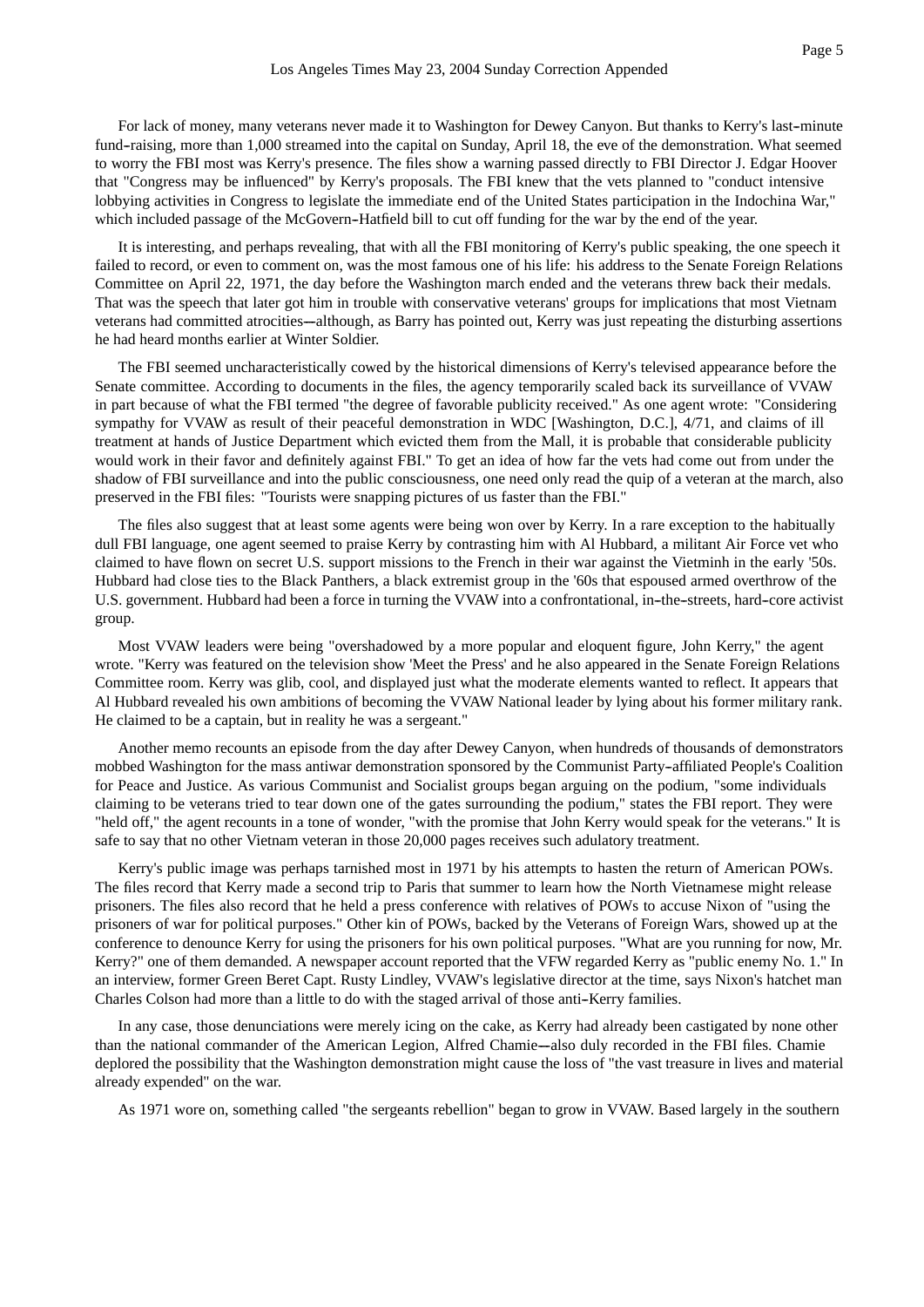chapters, it comprised mostly enlisted men, many of them Marines who had seen the heaviest combat in Vietnam. Partly it arose out of frustration over the continuing war, and partly it came from that "bottom--up" impulse that had arisen at Winter Soldier. The rebellion came from grass--roots organizers in Florida, Arkansas, Kansas, Texas, Oklahoma, Oregon and other places far from New York. These regional, state and city coordinators did not want to be constrained by the national officers, most of whom had also been military officers. The rebels felt that the national officers failed to understand the politics in America's conservative rural byways and focused their activities too much inside the Beltway.

Instead, the rebels wanted to infiltrate and leaflet military bases and take other confrontational steps deemed too radical by the national office. At the same time, a slew of true leftist organizations, including the Socialist Workers Party, the Maoists of the Progressive Labor Party and Maoists of the Revolutionary Union, were quietly infiltrating the VVAW-often pushing the group toward law breaking and violence. Through the later months of 1971, the FBI documents record John Kerry struggling to contain these various impulses, and to insist on legal, nonviolent protest—or, as he emphasizes at George Washington University in September, "to utilize the political process to bring an end to the war in Vietnam." He was so effective that many rebels concluded they could never move the organization in their direction until Kerry was replaced.

Some rebels confronted Kerry at the second national steering--committee meeting of VVAW in St. Louis in June, a meeting heavily bugged by the FBI. They condemned him for his "class background" and "public behavior" and accused him of having "a stake in the profit--motivated system now in existence." Despite their opposition, Kerry won reelection to the executive committee. The FBI files include an astonishing internal memo from the militant Ft. Hood--Killeen chapter of VVAW. It articulates both contempt for Kerry as a would-be national leader and respect for his prowess at organizing and controlling those who disagree with him. The writer alerts fellow members to watch for tricks by which Kerry has "manipulated the veterans movement from becoming a real working militant organization." If there is a theme to the Kerry references throughout the FBI pages, it is the respect he is paid even by his enemies.

The climactic moment in Kerry's relationship with the VVAW occurred at the organization's third national steering committee meeting in Kansas City, Nov. 12 through 15, 1971. It is that meeting that presents the most questions for Kerry today.

Until two months ago, Kerry insisted that he had never attended any of the sessions in Kansas City, saying that he had resigned from the VVAW in June at the St. Louis meeting. After a Los Angeles Times review of a portion of the FBI files found that Kerry had been at Kansas City, the candidate said his memory must have been faulty. A full review of the FBI files shows that Kerry not only was in Kansas City, but he also attended the most controversial and explosive session the group ever held.

As the meeting approached in 1971, the FBI clearly knew big changes were coming. The agency not only bugged the meeting halls but arranged for numerous agents and undercover "sources" to be on hand, including one paid informer from Arkansas, a crazy, violence-prone, washed-out Green Beret vet named Bill Lemmer.

By then, Kerry was well aware of opposition to him within the VVAW. Just the week before, he had faced an incipient coup in Norman, Okla. Lemmer had gone there to hear Kerry speak, and to speak at a Winter Soldier hearing. Lemmer was among a group of veterans who, according to the files, harassed Kerry. Although Kerry's audience was "quite large," a "source" whose name is blacked out (but whose aggressive language was typical of Lemmer) reported to the FBI that "many persons were upset because of the attitude of John Kerry and it appeared Kerry was the only reason for the convention." Another blacked--out source (possibly the same one) reported that "the entire conference lacked coordination and appeared to be a platform for John Kerry, National Leader of VVAW, rather than for VVAW and Winter Soldier Investigation (WSI)."

Curiously, those two undercover reports don't jibe with several other "source" reports, or with newspaper accounts also saved by the FBI. They indicate the conference was well organized, and that Kerry was well--received. Lemmer, who was exposed two years later as the principal agent provocateur at the trial of the Gainesville Eight (eight VVAW members indicted for conspiracy), was often known to invent reports of VVAW's violent intentions, and his reports were later found quite unreliable.

The files about the Oklahoma meeting are murky, partly because the FBI redacted large sections with black marker before they were released. But two facts stand out. Kerry cut short his attendance, perhaps in the face of hostility. Also, the FBI suddenly focused on Kerry again, with a teletype sent to the Washington bureau: "Furnish characterization of John Kerry."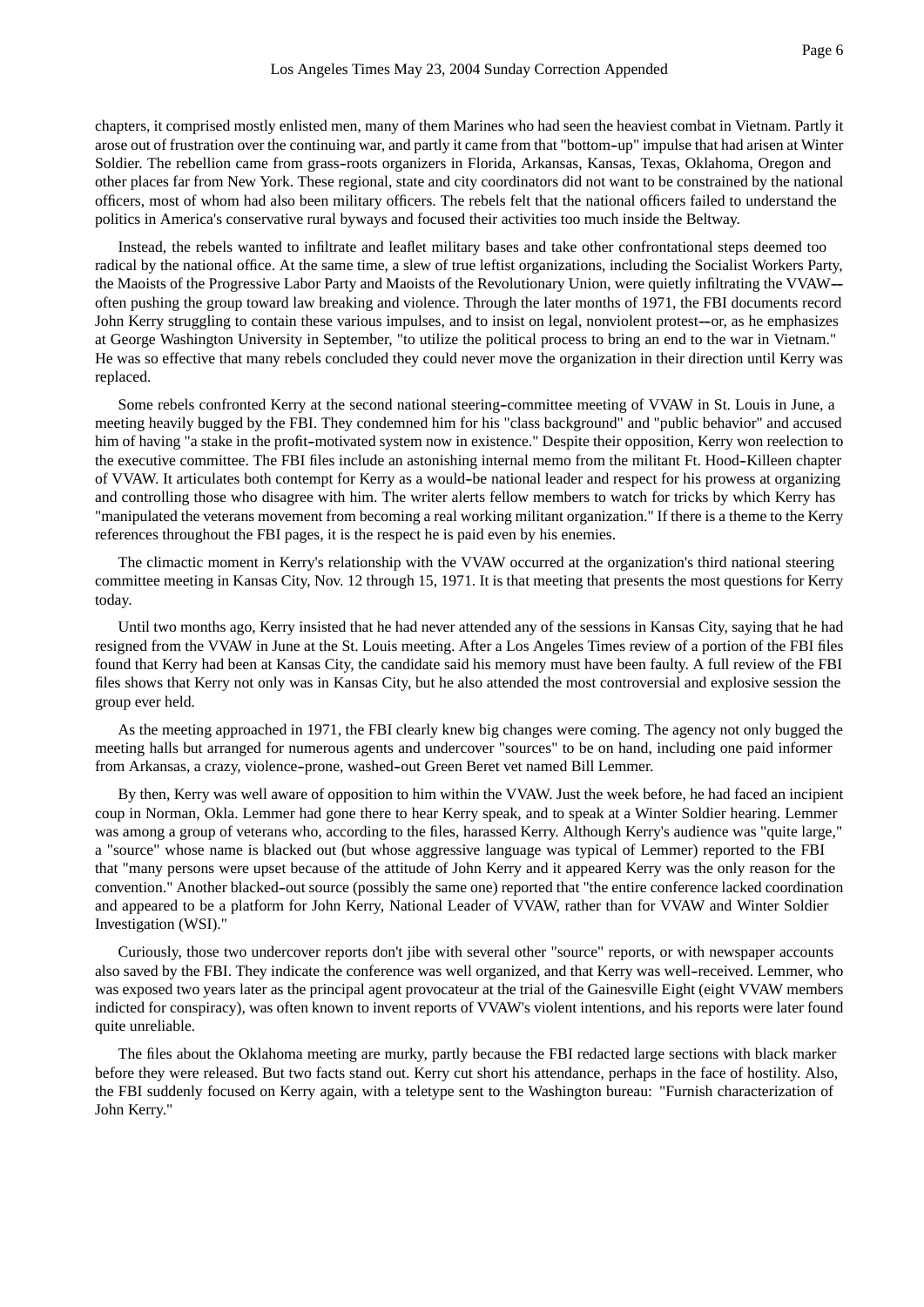The Kansas City gathering opened dramatically with a meeting at 4:30 p.m. on Friday, Nov. 12 in a conference room on the local campus of the University of Missouri. It was closed, with only national leaders and regional and state coordinators allowed in--about 50 vets. All national officers were present, except for Hubbard. Acting as chairman of the meeting, national officer Mike Oliver began by reading a telegram that Missouri--Kansas regional coordinator Johnny Upton had just received from Hubbard in Paris. According to the FBI documents, "The telegram stated that Hubbard was in contact with the North Vietnamese peace delegation, and that Hubbard was confidentially told that the next prisoner of war (POW) release would be made to VVAW." Oliver told the group that a VVAW delegation of five people was going to Hanoi in December, just before Christmas, and hoped to bring home several POWs. The purpose, Oliver explained, as stated in the FBI file, "would be to demonstrate to the persons participating in the national actions that VVAW had real power and had effected the release of the POWs."

Then Oliver dropped a bombshell. Hubbard, he said, had concluded his negotiations with the North Vietnamese that morning and was currently on a plane en route to Kansas City-expected to arrive in an hour or so.

Kerry evidently kept his cool, as there is no record in the file of anyone objecting at this point. He and Hubbard had had a brief falling out after Hubbard lied about his rank on "Meet the Press," but they had patched it up for the sake of the organization. The FBI files even record them having a chicken dinner together at the St. Louis meeting. But Kerry had tried to distinguish between his own trips to meet with the Vietnamese in Paris, which he considered necessary to fight through the lies of his own government, and actual negotiations with the enemy, which Kerry knew were illegal. There was no question now that Hubbard, as one of the other vets at the meeting puts it, "had gone over to the enemy side."

Kerry, the FBI files tell us, "announced to those present he was resigning from the executive committee for personal reasons; however, he would be available to speak for VVAW." The report of a separate undercover FBI source adds, "John Kerry mentioned on Friday that he was going to resign his position on the national executive committee because of politics," presumably referring to Kerry's possible run for Congress the following year.

Two hours into the meeting, Hubbard arrived by taxi, and the fireworks began. Kerry, the files show, "attempted to get Al Hubbard voted out of the executive meeting." Hubbard, as one of the original organizers of VVAW, still had a strong following and beat back the attack. Then Skip Roberts, another national officer aligned with Kerry, declared that all six national officers should resign to allow for a fresh start. The motion lost by two votes.

By Saturday morning, trouble was brewing and everyone knew it. Members of the "sergeants rebellion" were agitating for the national officers to step down and make way for more confrontational--minded local leaders to stage attention- getting (and maybe illegal) actions. There was talk by the Philadelphia chapter of a takeover of the Statue of Liberty. The group met in an open meeting, run by Oliver, at a church called the Institute for Human Studies at 2 W. 40th St. The files show that tempers flared over the issue of the national office refusing to share authority with local chapters. An attempt was made to divide responsibilities between state and regional coordinators, but Oliver consistently called only on the regional coordinators, and many of the delegates began to feel they were being scammed. Especially outraged were delegates from Detroit, who demanded the same voting power as the Michigan regional coordinator. Oliver consistently avoided dealing with them.

The vets discussed national antiwar actions that VVAW would stage over Christmas in five parts of the country. Many coordinators pushed for civil disobedience. Scott Camil recalls becoming incensed by "really stupid ideas," such as burning Christmas trees in front of public buildings—an action that was approved after the rejection of Hubbard's suggestion that VVAW napalm the national Christmas tree just after Nixon lighted it. Camil "was thinking like a Marine," he says, explaining that Marines were taught to "attack the head of the snake, not the tail." At the time of the Washington march, Camil proposed "taking out" the prominent senators and congressmen who consistently voted in favor of the war. His assassination plan had little support, and he had put it aside as impractical. But now in Kansas City, in an effort to "push people's buttons" and "get them to forget about the crap" of burning Christmas trees, Camil says he again brought up his assassination plan, dubbed a "domestic Phoenix program," a name derived from an actual assassination program sponsored by the U.S. government, which chiefly targeted Communist civil leaders in South Vietnam.

The meeting descended into chaos, according to several people who were there. VVAW's Kansas City coordinator Randy Barnes describes "people standing up on the tables yelling and screaming at each other." Someone found bugs planted by the FBI. The group decided to move to a more secure location, but before the meeting reconvened, Camil met with supporters, including many members of the "sergeants rebellion," at a small house. Most were Southerners, ex-- Marines and enlisted men (Camil himself had been a Marine sergeant). Also part of this "rump group" were Lemmer and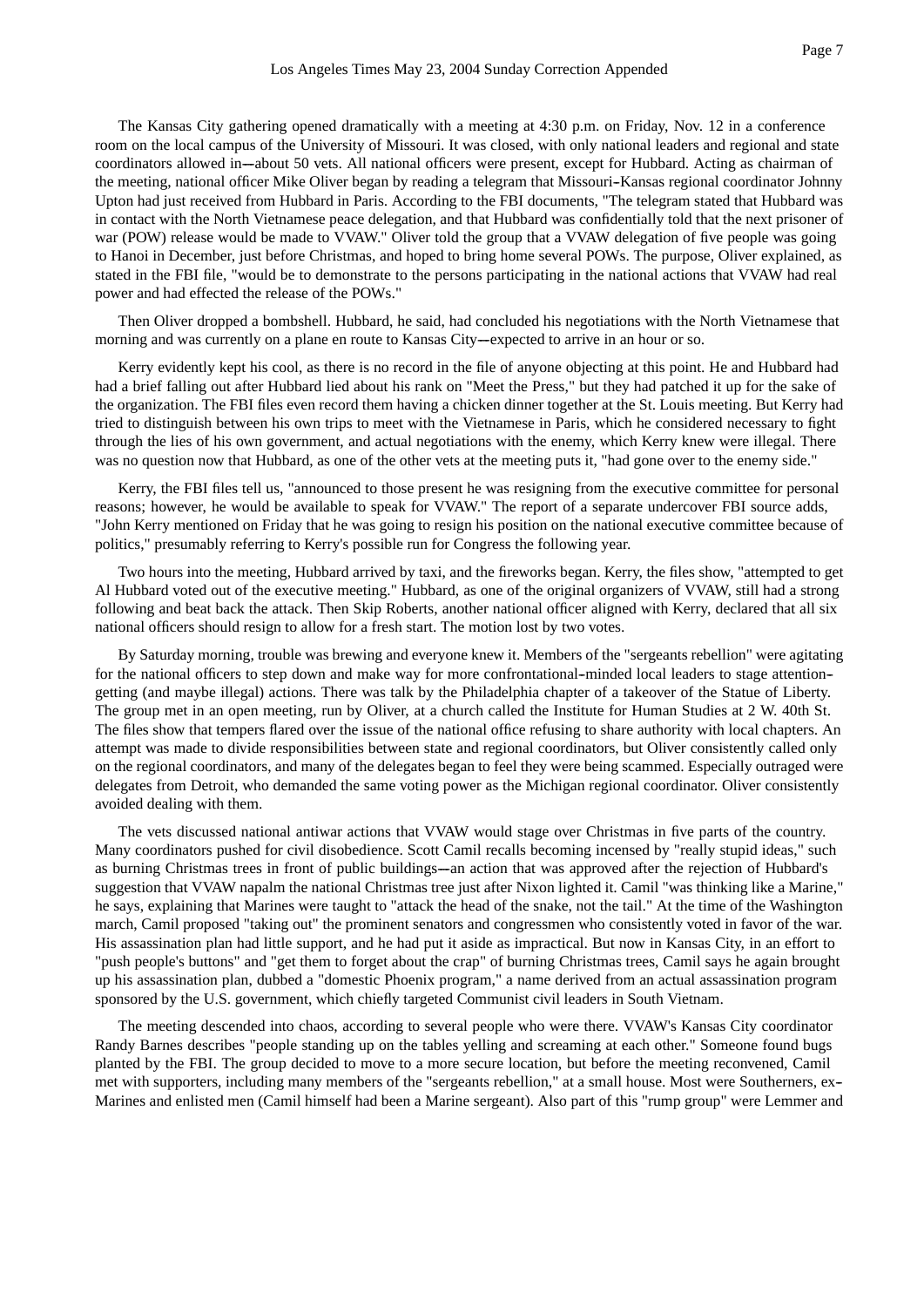another undercover FBI informant, Karl Becker, who would also play an important role in the government's indictment of Camil and seven other VVAW members the following year, for supposedly planning a violent assault on the Republican National Convention in Miami--indictments that led to the notorious Gainesville conspiracy trial in the summer of 1973.

No one in VVAW knew yet that Lemmer and Becker were working for the FBI, but Camil recalls that their encouragement of his Phoenix proposal helped push him from using it for shock value to believing it could be achieved. Lemmer, who represented himself to Camil as having been a "CIA assassin type" in the military, was especially effective in rousing Camil's excitement about the plan. Camil went to the second session prepared to demand a vote on it.

The meeting reconvened at St. Augustine's Catholic Church, 7801 Paseo Blvd., in Kansas City, and it was again closed--meaning only national officers and regional and state coordinators. Several things about it are still unclear, especially the chronology, but there is no doubt that it was the most intensely angry leadership meeting that had yet taken place. And there is also no doubt, if the files and witnesses are to believed, that Kerry was present for all of it.

Because wives and girlfriends, like ordinary delegates, were locked out, Julia Thorne Kerry, John's wife, sat outside on the grass--it was a warm, sunny November day--with a bunch of other women that included filmmaker Nancy Miller Saunders, the girlfriend of Arkansas--Louisiana coordinator Don Donner. Saunders says she remembers a lengthy conversation with Julia Thorne Kerry there, as do two other people interviewed: Rusty Lindley and Wayne Beverly, one of the Texas Marines sympathetic to Camil, who was barred from the meeting because he was not a coordinator.

Multiple FBI reports—most of them partly blacked out—show that the session began with Hubbard describing his negotiations in Paris. He said that North Vietnamese negotiator Xuan Tui had advised him that if a VVAW delegation came to Hanoi just before Christmas, the Vietnamese might allow them to take home several POWs. Then another vet named Joe Urgo joined forces with Hubbard. Urgo had been to Hanoi the previous August and claimed to have met with many officials, including leaders of the North Vietnamese Army, with whom he spoke of making tapes for broadcast over Radio Hanoi to get American troops to stop fighting. He also claimed to have made progress in arranging for a VVAW delegation to negotiate the release of several American prisoners. Hubbard and Urgo talked of working together on the latter project and began signing up vets to go to Hanoi. Somewhere during the discussion, Hubbard mentioned that his trip had been paid for by the Communist Party U.S.A.

The FBI files say that during the meeting, Kerry "again tried to have Al Hubbard voted off the executive committee," and failed. Also at some point, the files show, Kerry exploded in a tirade against Hubbard, claiming he had failed to find any military records to confirm Hubbard's service in either the Air Force or Vietnam.

As the meeting continued, topics became graver. There was discussion of another VVAW caravan to bring food and medicine to the beleaguered black community in Cairo, Ill., which was under violent attack from several white supremacist groups. Earlier VVAW convoys there had been closely monitored by the FBI, especially since VVAW members often brought their own guns along for defense. There was also discussion of a proposal to encourage active-duty troops in Vietnam to extend the normal Christmas holiday truce by refusing to take up arms after the truce ended. Several vets objected to that as putting GIs at risk of being court-martialed.

Seeing an opening, Camil put his Phoenix plan on the table. Although a lot of the discussion is blacked out, there is reference in the documents to Hubbard and Camil being "closely aligned." There is also a passage suggesting that Hubbard proposed a variant of Camil's Phoenix program, which substituted kidnapping for killing:

"A second proposal, 'Phoenix Operation,' . . .was proposed by a national leader, possibly Hubbard. This proposal would have called for a well-trained VVAW group in Washington, D.C., to kidnap a United States senator, representative, or Government official to hold for ransom to pressure for ending of the war."

The documents don't say whether Kerry's diatribe against Hubbard began at this point. One document states: "John Kerry . . . reportedly in disagreement with Hubbard over VVAW participating in militant actions; Kerry wants VVAW to stay strictly nonviolent."

Several VVAW members have recounted details of this floor fight in interviews. Musgrave recalls how Hubbard clammed up and let Oliver speak in his defense. Others describe Hubbard cringing and looking close to tears as Kerry relentlessly battered him. Finally, as California--Nevada coordinator Lee Lubinsky recalls, Hubbard pulled down his pants to show a large scar on his back and thigh, offering it as proof that he had been in a plane crash in Vietnam.

Soon afterward, witnesses say, Hubbard fell against a table and dropped to the floor, making a crash so loud it was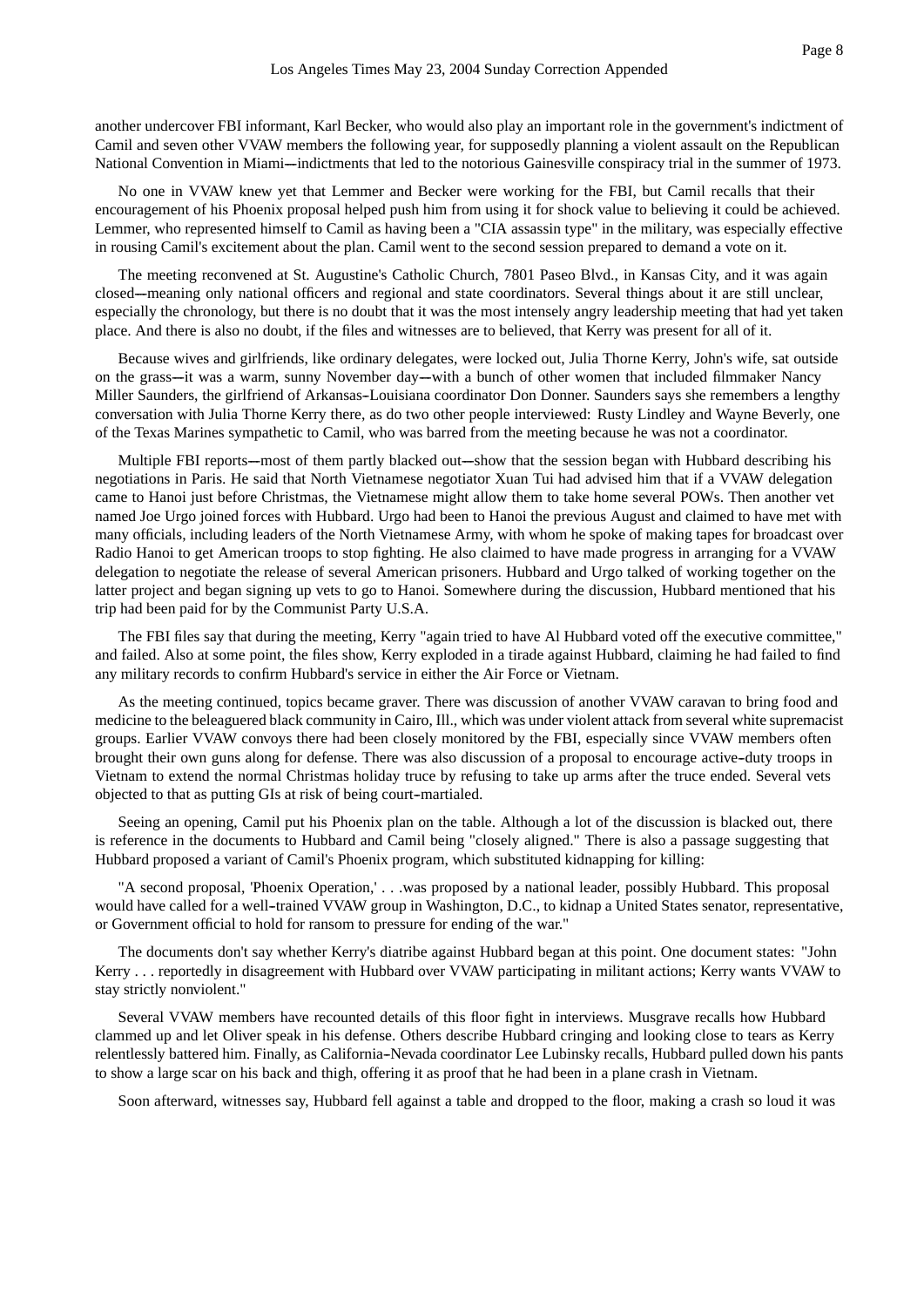heard outside the church. Vets helped him to his feet, and he asked to be driven to the airport, saying his stomach ulcers were bleeding and he needed to rush to his doctor in New York. The FBI files say: "Hubbard remained at Kansas City until Saturday afternoon, at which time he claimed illness and said he was returning to New York to enter an unnamed hospital."

After Hubbard left, Camil's Phoenix proposal was voted on, and turned down—although, according to Camil, many members from Camil's southern following voted yes. The vote does not show up in the files but could be in a section the FBI blacked out. Then other proposals came up—many of which are listed in the FBI files, including the projected takeover of the Statue of Liberty, which the group approved.

Toward the end of the meeting, the rebellious Detroit delegates outside forced their way in. They accused Oliver of arranging secret hand signals with the Michigan regional coordinator to keep certain issues from being raised. Oliver confessed and offered to resign. The FBI files indicate that Kerry was still in the church at this point because he too was accused of "misconduct," apparently because of his close association with Oliver.

A file document states: "He [Kerry] inferred that he had been accused wrongly of misconduct in office, and therefore, he did not want to have anything more to do with [sic] any official capacity with the VVAW . . . it appeared that he was alienated by the incident involving the Detroit delegation."

After the two resignations, the meeting could not be brought back to order, and so it was adjourned for the night. The so-called Phoenix proposal was never officially raised again.

The files record that on Sunday, Nov. 14, with Oliver out, Camil chaired the morning meeting. According to a file document, Kerry "announced that he had resigned his post, but would continue to work with VVAW on his own terms." One of the regional coordinators, John Lindquist from Milwaukee, says that he heard Kerry read his letter of resignation.

Whether Kerry should have reported the "assassination plot" to authorities is a question some critics have raised. The FBI documents say the proposal "seemed to be only an idea for discussion" rather than an actual conspiracy to kidnap or murder. Another possible explanation comes from Rusty Lindley. "The organization was breaking down so badly at that point that we couldn't tell if violent ideas were being introduced by infiltrators or genuine vets," he says. Considering that two FBI paid informants, Lemmer and Becker, were involved in the plot, it would seem the FBI has some questions to answer, too.

Jan Barry says that he has some specific questions he'd like put to the FBI-such as why, since the FBI knew about the "assassination plot," it never brought charges against anyone, or why the agency didn't add it to the indictment the government brought against Camil the following July.

Barry wonders whether the Phoenix proposal may have been an early attempt by the federal government to bring down VVAW, just as it sought to destroy the organization the following year with the Gainesville conspiracy indictments. Defending against those charges nearly bankrupted VVAW, even though all eight defendants were acquitted.

Certainly none of the vets I have spoken to who were with Kerry in Kansas City feel he did anything to be ashamed of, and none harbors resentment against Kerry, not even Hubbard, whose role in the organization was permanently diminished after Kerry literally brought him to his knees.

"John Kerry had his own agenda, and I respect it," Hubbard told me in an interview in 1992, "and I rather appreciate today how he went about that agenda. And there were times when he and I disagreed on things, but overall I have a great deal of respect and admiration for John, and I particularly have a great deal of respect for what he's doing these days [in the Senate]. I think he's a guy of integrity."

Kerry still claims that "he has no personal recollection" of the tumultuous Kansas City meeting, though he qualified this with a statement from his spokesman David Wade on March 18 that "if there are valid FBI surveillance reports from credible sources that place some of those disagreements [with Al Hubbard and other VVAW leaders] in Kansas City, we accept that historical footnote in the account of his work to end the difficult and divisive war."

Several people at the Kansas City meeting recently said to me or to mutual friends that they had been told by the Kerry campaign not to speak about those events without permission. Others close to Kerry deny that they were in Kansas City, though the FBI files irrefutably place them there. John Musgrave says he was asked by Kerry's veterans coordinator to "refresh his memory" after he told the press Kerry was in Kansas City. Not only is Musgrave outraged that "they were trying to make me look like a liar," but he also says "there's no way Kerry could have forgotten that meeting—there was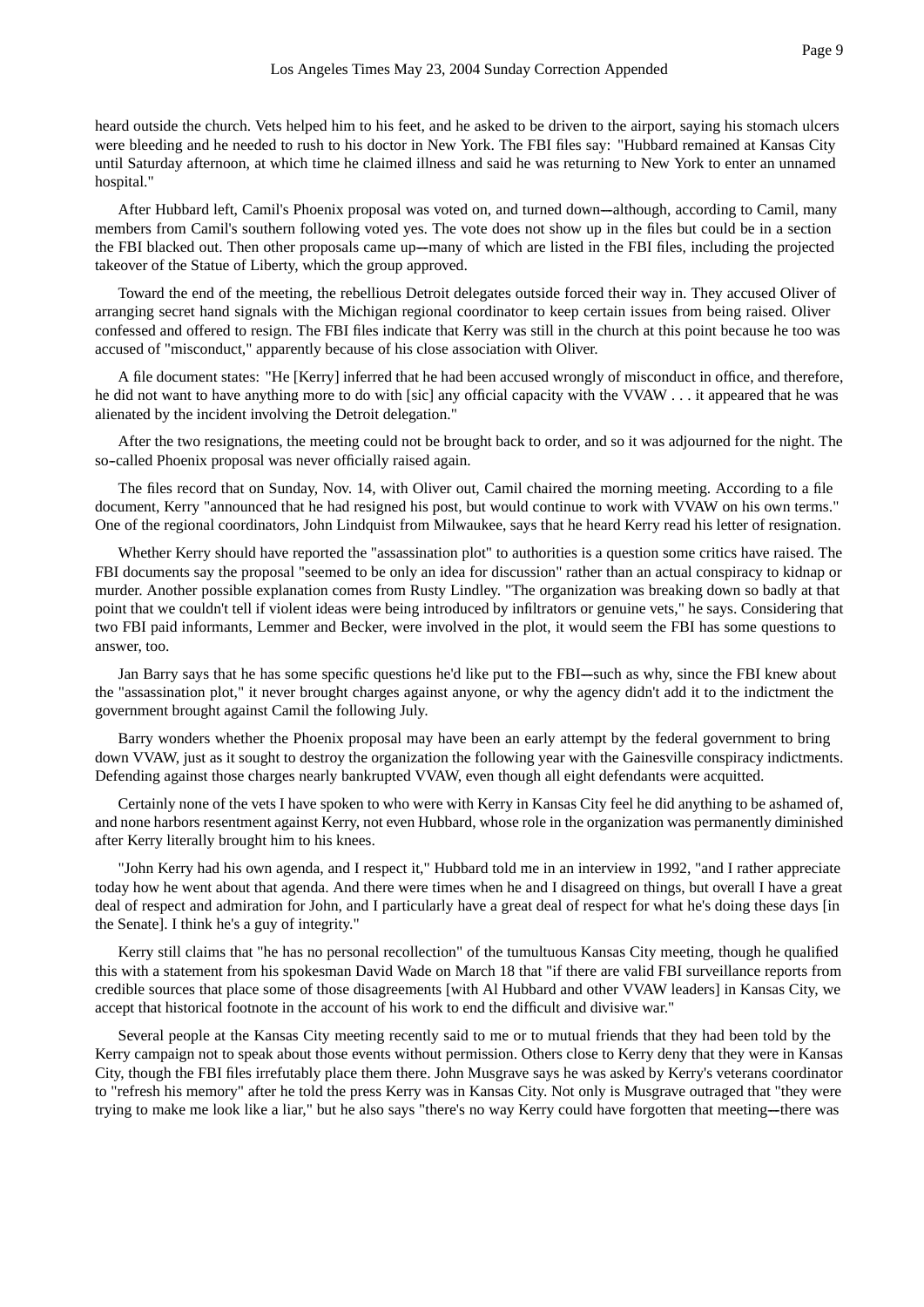too much going on."

I recently saw an e--mail exchange between Winterfilm director Bob Fiore and members of his film collective stating that the Kerry campaign wants to keep the Winter Soldier film—which records veterans' atrocities testimony in Detroit from being distributed again until after the election. Camil and others I interviewed have said that the Kerry campaign told Camil he could not work as a Kerry organizer in Florida. Despite numerous requests made to Kerry's campaign staff and his family for a month, he said he was too busy to grant an interview for this story.

Many vets I spoke to are angry or disappointed about what they see as Kerry's retreat from VVAW—not least of all Joe Urgo, who remembers being in that Saturday afternoon meeting with Kerry when he confronted Hubbard. "It was extremely important that people like Kerry-especially officers--spoke out against the war," Urgo says. "He came and shone and added something to all our efforts. I'm saddened that he hasn't kept to it. It was a tremendous thing for someone like him—with Yale and all that rich background—to step over the line and join working-class guys like me. But then he saw this thing getting out of control, and it was too much for him to handle. He saw it as a liability to his political career, back then, 33 years ago, and I'm afraid he sees it as a liability for him again now.

"But the Republicans are going to keep using his membership in VVAW against him, until he makes a clear statement. He has to clarify everything, not only what happened in Kansas City, but also why his politics changed—why he's moved more to the middle of the road. That's what's being hidden here."

Annie Bailey, wife of VVAW regional coordinator John Lindquist, on the other hand, is bitter about efforts to revisit those frantic, angry days before the war ended. "When Kerry resigned," Bailey recalls, "we always knew that someday he'd come round again and be our ally on veterans' issues, that he'd help us get PTSD and Agent Orange recognized, and help us with the battle we're still fighting to keep the VA hospitals adequately funded." It angers her, she says, "that we might lose him now just because of all that crap that Scott Camil was talking a long time ago."

McCusker has his own thoughts about the Kansas City meeting. "We'd just gotten back from the killing fields of Vietnam," he says. "What the hell did they expect us to be talking about? . . . It would have been unnatural if someone didn't come up with the idea of hitting someone . . . .

"The hell with this crap! John doesn't need to respond to it. I sensed the strength in him when he was standing up to Hubbard. He had the strength to stand up to somebody who wasn't doing a good job, and he can do it again . . . He just needs to come out and say, 'This is what I stand for,' like he used to."

Asked if he was optimistic about that happening, McCusker replied, "I'm just hoping it does."

**CORRECTION--DATE:** May 23, 2004

# **CORRECTION:**

Photo caption ----- A photo caption with an article about Massachusetts Sen. John F. Kerry in today's Los Angeles Times Magazine says Sen. Ted Kennedy and Kerry are shown in New York in a 1971 photograph. The photo was taken in Washington, D.C.

**GRAPHIC:** PHOTO: (no caption) PHOTOGRAPHER: Copyright Fred W. McDarrah PHOTO: (no caption) PHOTOGRAPHER: Copyright Fred W. McDarrah PHOTO: FBI paid informant Bill Lemmer, left, and VVAW member Michael Damron at University of Arkansas in 1971. PHOTOGRAPHER: Nancy Miller Saunders PHOTO: Masschussetts Democratic Sen. Ted Kennedy and John Kerry in New York on April 21, 1971 PHOTOGRAPHER: Sheldon Ramsdell PHOTO: VVAW members, from left, Scott Camil, Bill Unger and John Musgrave in Florida, 1975. PHOTOGRAPHER: Courtesy Scott Camil PHOTO: Al Hubbard at the Winter Soldier Investigation in Detroit, 1971. PHOTOGRAPHER: VVAW archive

**LOAD--DATE:** June 28, 2004